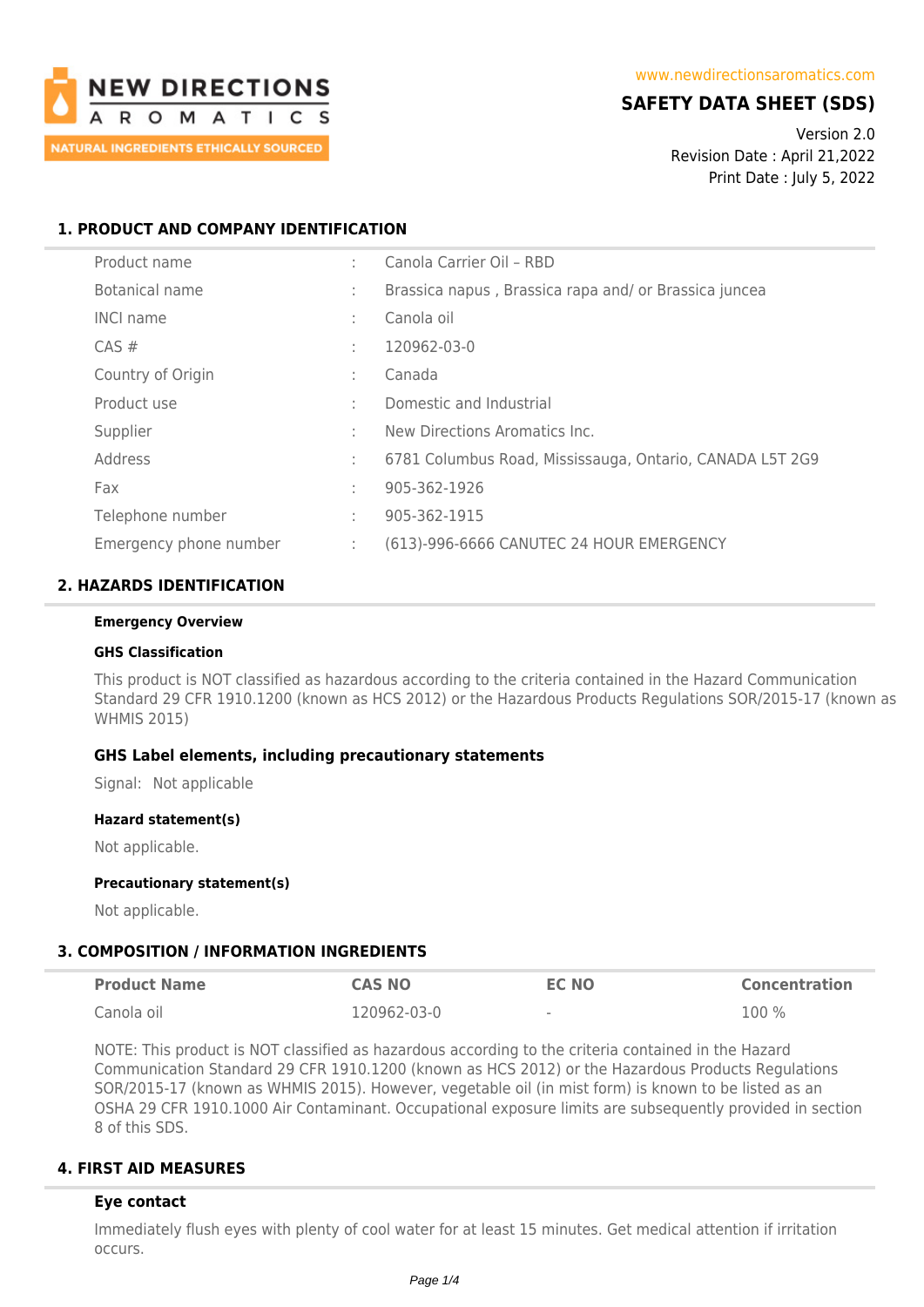## **Skin contact**

Remove contaminated clothing. Wash area with soap and water. If irritation occurs, get medical attention.

### **Inhalation**

If inhaled, removed to fresh air. Get medical attention if symptoms appear.

### **Ingestion**

Seek medical attention or contact local poison control center.

### **5. FIRE FIGHTING MEASURES**

#### **Suitable extinguishing media**

Foam. Dry Powder. Carbon dioxide.

### **Unsuitable extinguishing media**

Water spray, water jet.

#### **Special protective equipment and precautions for fire-fighters**

Wear proper protective equipment. Exercise caution when fighting any chemical fire. Use water spray or fog for cooling exposed containers.

### **Special hazards arising from the substance or its combustible products**

Hazardous decomposition products may be formed at extreme heat or if burned.

### **Resulting gases**

Carbon oxides.

# **6. ACCIDENTAL RELEASE MEASURES**

### **Personal precautions, protective equipment and emergency procedures.**

Equip clean crew with proper protection. Respiratory protection equipment may be necessary.

#### **Environmental precautions**

Prevent entry to sewers and public waters. Notify authorities if product enters sewers or public waters.

### **Methods and materials for containment and cleaning up**

Clean up any spills as soon as possible, using an absorbent material to collect it. Use suitable disposal containers.

### **7. HANDLING AND STORAGE**

### **Precautions for safe handling**

No direct lighting. No smoking. Ensure prompt removal from eyes, skin and clothing. Wash hands and other exposed areas with mild soap and water before eating, drinking or smoking and when leaving work. Handle in accordance with good industrial hygiene and safety procedures.

### **Conditions for safe storage, including any incompatibilities**

Provide local exhaust or general room ventilation to minimize dust and/or vapour concentrations. Keep container closed when not in use.

## **8. EXPOSURE CONTROLS AND PERSONAL PROTECTION**

### **Eyes**

Use tightly sealed goggles.

### **Skin**

If skin contact or contamination of clothing is likely, protective clothing should be worn. Use protective gloves.

### **Exposure limit values**

 OSHA PEL: [15 mg/m3 (mist) 8-hr TWA], [5 mg/m3 mist (respirable) 8-hr TWA]. ACGIH TLV: [10 mg/m3 (mist) 8-hr TWA].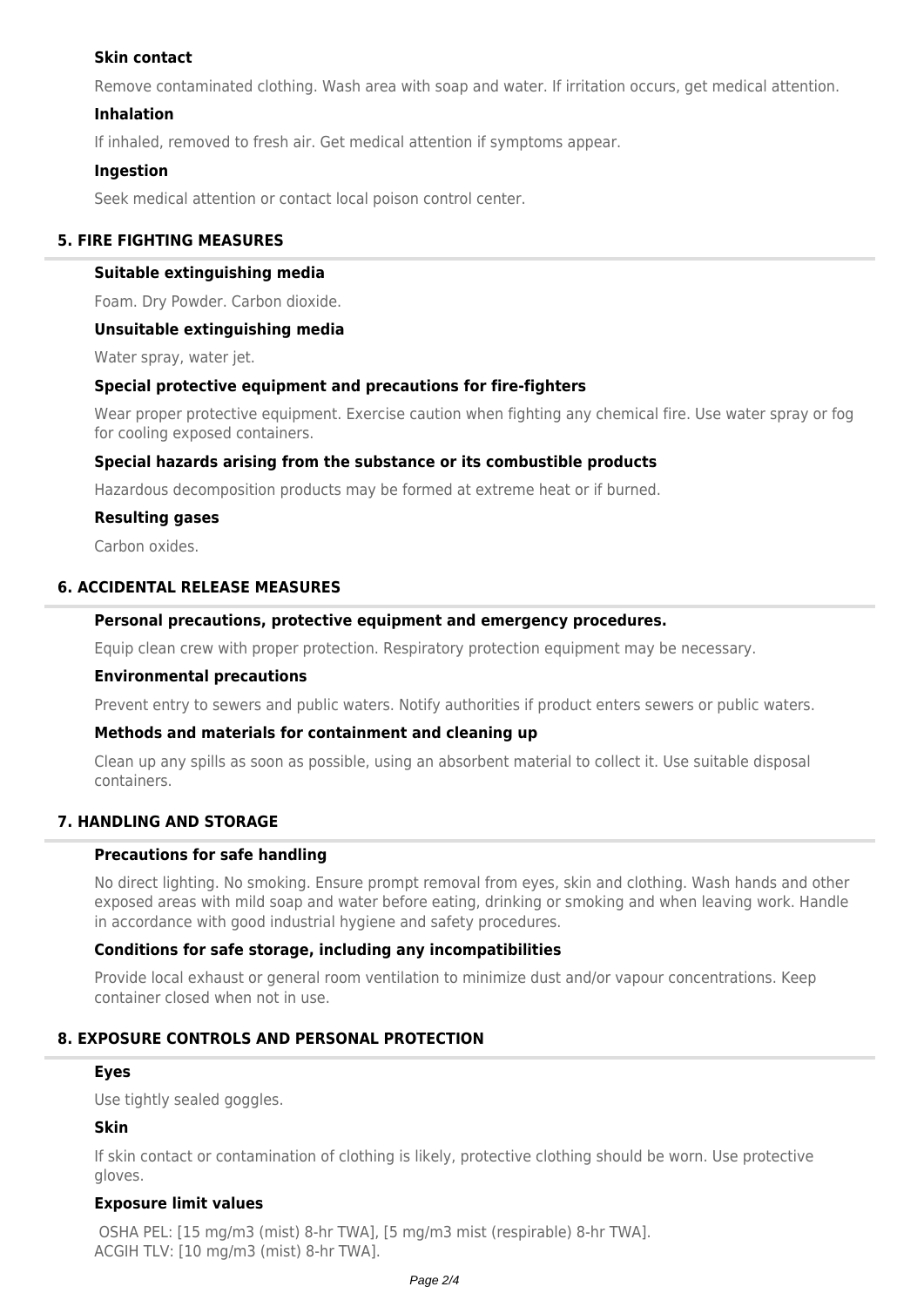## **9. PHYSICAL AND CHEMICAL PROPERTIES**

| Appearance       | Pale yellow to golden yellow liquid. |
|------------------|--------------------------------------|
| Odor             | Characteristic odor.                 |
| Flash point      | $326^{\circ}$ C                      |
| Relative density | $0.914 - 0.920$                      |
| Solubility (ies) | Insoluble in water.                  |

## **10. STABILITY AND REACTIVITY**

## **Reactivity**

This material presents no significant reactivity hazard.

## **Chemical stability**

Chemically stable.

## **Possibility of hazardous reactions**

Hazardous polymerization will not occur.

### **Conditions to avoid**

Avoid sparks, flame and other heat sources.

### **Incompatible materials**

Strong oxidizing agents.

## **Hazardous decomposition products**

Carbon Oxides.

## **11. TOXICOLOGICAL INFORMATION**

### **Skin contact**

Non-irritating to skin.

### **Eye contact**

Possible irritation should be prevented by wearing safety glasses.

### **12. ECOLOGICAL INFORMATION**

### **Ecotoxicity**

Avoid any pollution of ground, surface or underground water.

### **Persistence and degradability**

Not available.

### **Bio - accumulative potential**

Not available.

## **Mobility in soil**

Not available.

### **Other adverse effects**

Not available.

### **13. DISPOSAL CONSIDERATION**

Dispose of product in accordance with local, state or provincial and federal regulations. Check with local municipal authority to ensure compliance.

## **14. TRANSPORT INFORMATION**

### **US DOT Shipping Description (Land)**